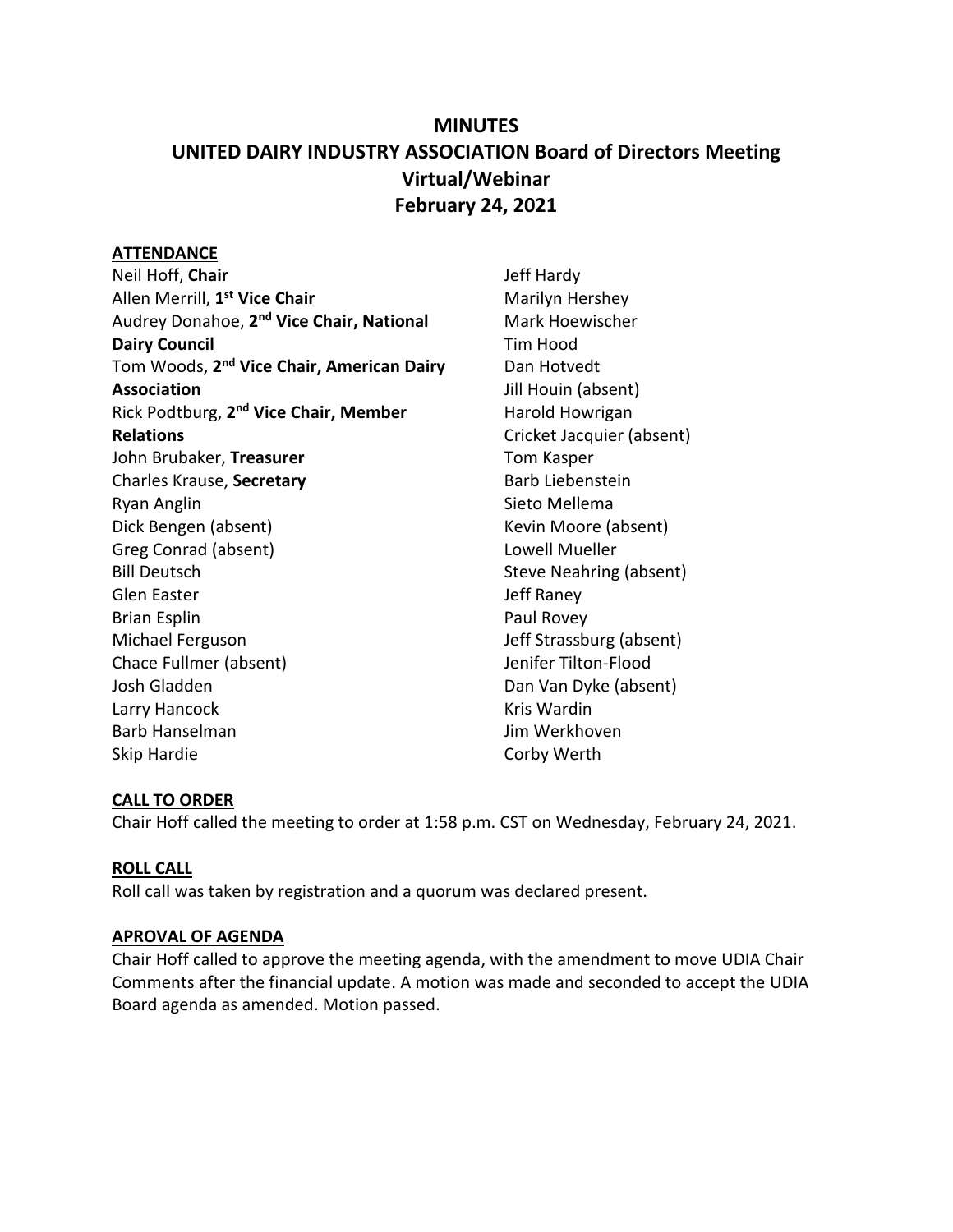# **APPROVAL OF MINUTES – Chair Hoff**

A motion was made and seconded to approve the October 2020 minutes. Motion passed.

## **RECESS UDIA BOARD/CONVENE ADA & NDC BOARDS**

Chair Hoff then recessed the UDIA Board and then called on the American Dairy Association and National Dairy Council chairs to convene their boards.

#### **AMERICAN DAIRY ASSOCIATION APPROVAL OF MINUTES**

ADA Chair Tom Woods convened the ADA board and called for a motion to approve the minutes from the ADA October 2020 meeting. A motion was made and seconded to accept the ADA meeting minutes as presented. Motion passed.

Chair Woods then recessed the ADA Board.

## **NATIONAL DAIRY COUNCIL APPROVAL OF MINUTES**

NDC Chair Audrey Donahoe convened the NDC board and called for a motion to approve the minutes from the NDC October 2020 meeting. A motion was made and seconded to accept the NDC meeting minutes as presented. Motion passed.

Chair Donahoe then recessed the NDC Board.

#### **RECONVENE UDIA BOARD – UDIA FINACIAL REPORT**

Chair Hoff then reconvened the UDIA Board and called upon Quinton Baily to provide an updated on the preliminary 2020 UDIA Financial Report.



 $\vert$  141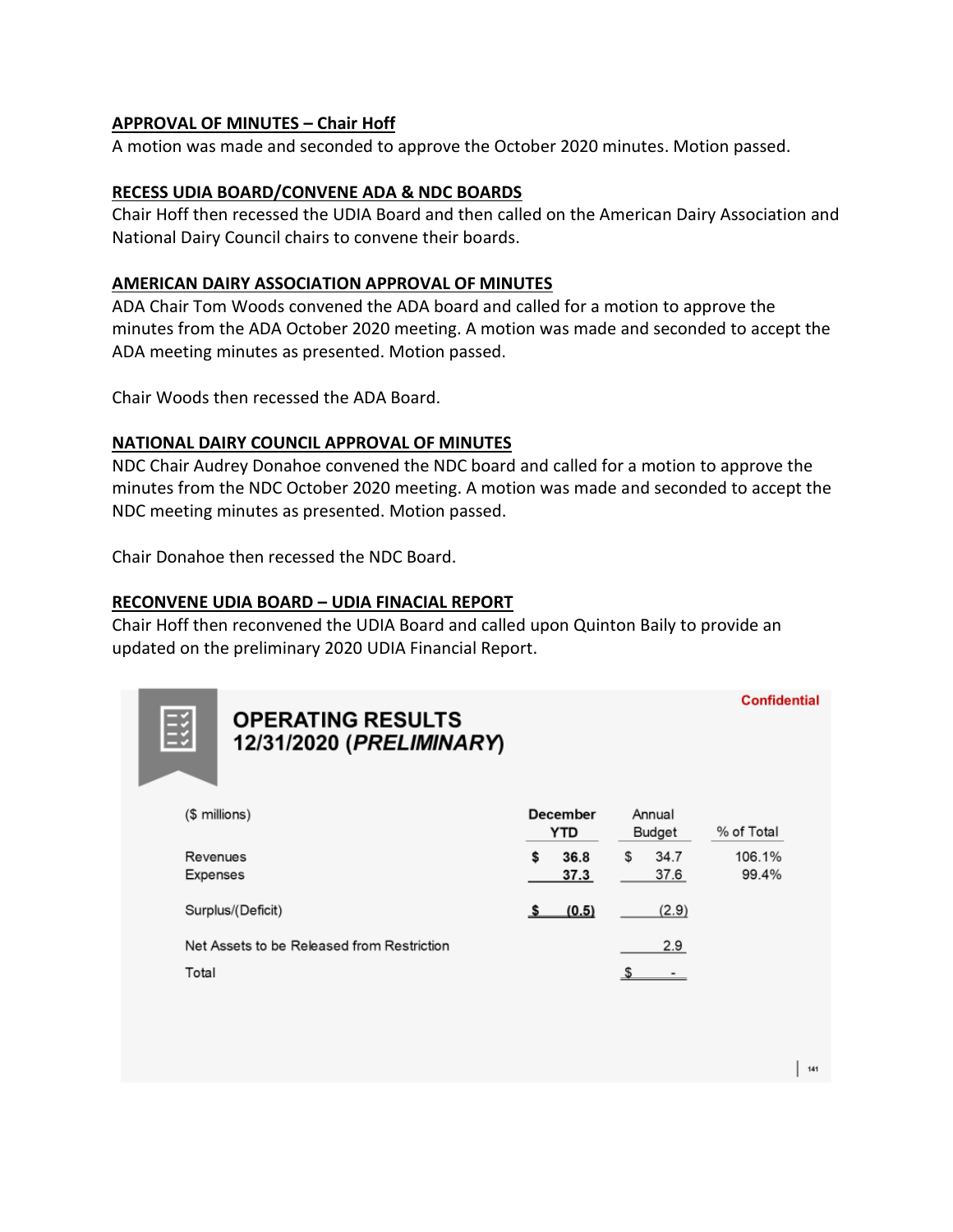

# **TOTAL REVENUE** 12/31/2020 (PRELIMINARY)

| (\$ millions)                              | <b>December</b><br>YTD |      | Annual<br><b>Budget</b> |      | % of Total |
|--------------------------------------------|------------------------|------|-------------------------|------|------------|
| UMP 2.5 Cent Funding                       | \$                     | 31.8 | \$                      | 31.0 | 102.8%     |
| Member Dues                                |                        | 2.3  |                         | 2.3  | 100.0%     |
| <b>UMP Specific Projects Funding</b>       |                        | 2.7  |                         | 1.4  | 187.9%     |
| Interest Income                            |                        | 0.0  |                         | 0.0  | 84.7%      |
| <b>Total Revenues</b>                      | S                      | 36.8 | \$                      | 34.7 | 106.1%     |
| Net Assets to be Released from Restriction |                        |      |                         | 2.9  |            |
| <b>Total Planned Funding Sources</b>       |                        |      |                         | 37.6 |            |

 $\vert$  142

**Confidential** 



# TOTAL EXPENSES<br>12/31/2020 (PRELIMINARY)

| (\$ millions)                                                 | December<br>YTD |                     |   | Annual<br><b>Budget</b> | % of Total                |  |  |
|---------------------------------------------------------------|-----------------|---------------------|---|-------------------------|---------------------------|--|--|
| <b>Total Expenses</b>                                         | S               | 37.3                | S | 37.6                    | 99.4%                     |  |  |
| UMP Support thru DMI<br>Programs & Implementation<br>DMI G&A* | \$              | 37.0<br>36.1<br>0.9 | S | 37.0<br>35.3<br>1.7     | 100.0%<br>102.4%<br>51.2% |  |  |
| G&A (UDIA Specific)                                           | S               | 0.3                 | S | 0.6                     | 56.4%                     |  |  |

\* DMI G&A primarily comprised of Office of CEO (50%) and Finance & Administration operations costs

 $\begin{array}{|c|c|}\n\hline\n\end{array}$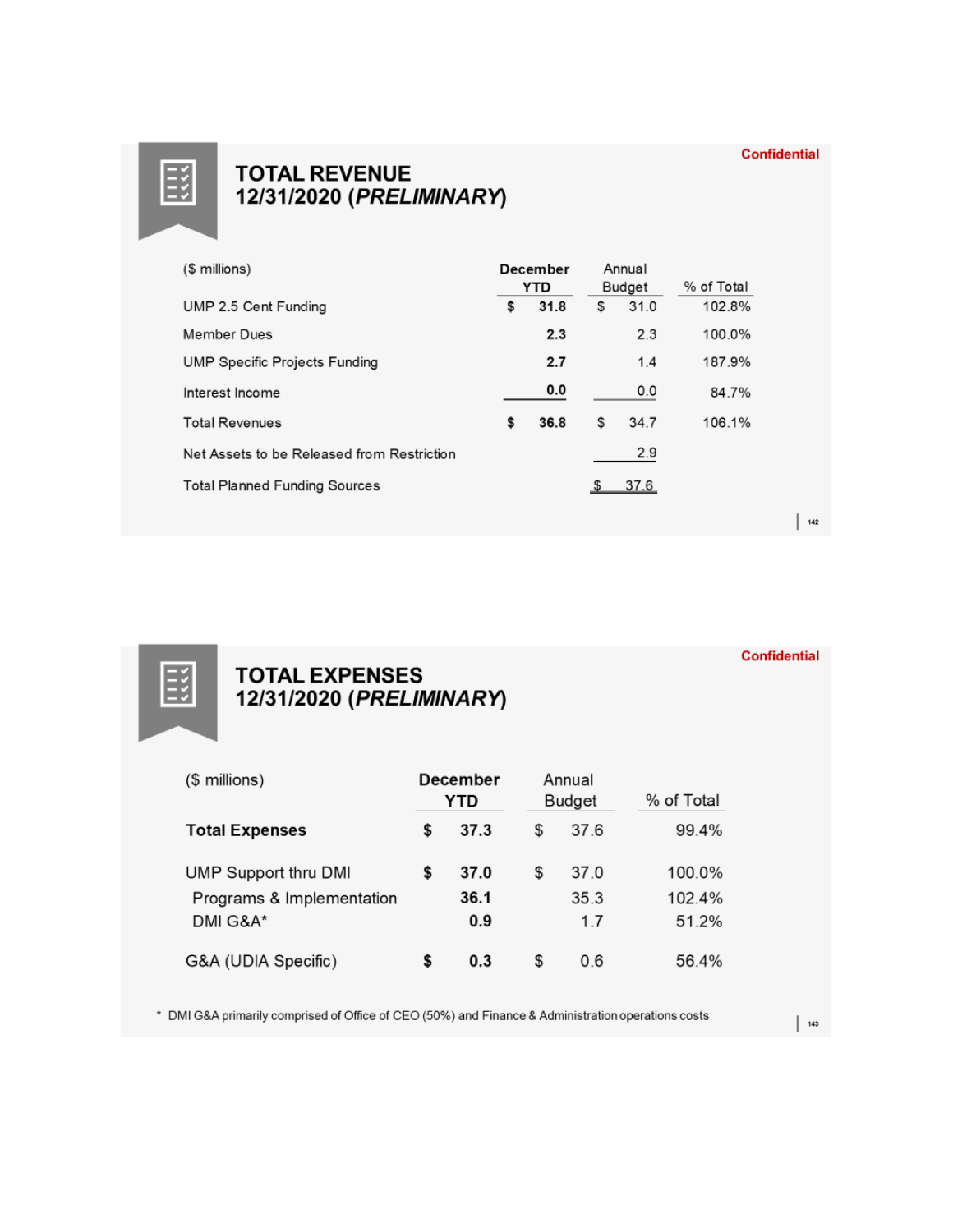#### **Confidential**



# **BALANCE SHEET** 12/31/2020 (PRELIMINARY)

| (\$ millions)                                                               | <b>December</b><br>2020 |                   | December<br>2019* |                   |
|-----------------------------------------------------------------------------|-------------------------|-------------------|-------------------|-------------------|
| Assets<br>Cash & Cash Equivalents<br>Receivables<br><b>Prepaid Expenses</b> | \$                      | 2.8<br>3.5<br>0.0 | \$                | 2.3<br>4.1<br>0.0 |
| <b>Total Assets</b>                                                         |                         | 6.3               |                   | 6.4               |
| Liabilities & Net Assets                                                    | \$                      | 2.9               |                   | 2.5               |
| Payables & Accruals<br>Net Assets:                                          |                         |                   | \$                |                   |
| <b>Without Donor Restrictions</b><br>With Donor Restrictions                |                         | 1.1<br>2.3        |                   | 1.1<br>2.9        |
| <b>Total Liabilities &amp; Net Assets</b>                                   |                         | 6.3               | \$                | 6.4               |

 $\begin{array}{|c|c|}\n\hline\n\end{array}$ 

**Confidential** 



# **NET ASSETS** 12/31/2020 (PRELIMINARY)

| (\$ millions)                         |    | Total |     | <b>Without Donor</b><br><b>Restrictions</b> |   | <b>With Donor</b><br><b>Restrictions</b> |  |
|---------------------------------------|----|-------|-----|---------------------------------------------|---|------------------------------------------|--|
| <b>Net Assets 12/31/19</b>            | \$ | 3.9   | \$  | 1.1                                         | S | 2.9                                      |  |
| YTD December 2020 Surplus /(Deficit)  |    | (0.5) |     |                                             |   | (0.5)                                    |  |
| <b>Net Assets 12/31/20</b>            | \$ | 3.4   | \$  | 1.1                                         | s | 2.3                                      |  |
|                                       |    |       |     |                                             |   |                                          |  |
| Undesignated Net Assets               |    | s     | 0.6 |                                             |   |                                          |  |
| Designated Cashflow Reserve           |    |       | 0.5 |                                             |   |                                          |  |
| Net Assets Without Donor Restrictions |    | S     | 1.1 |                                             |   |                                          |  |

 $\vert\cdot\vert$